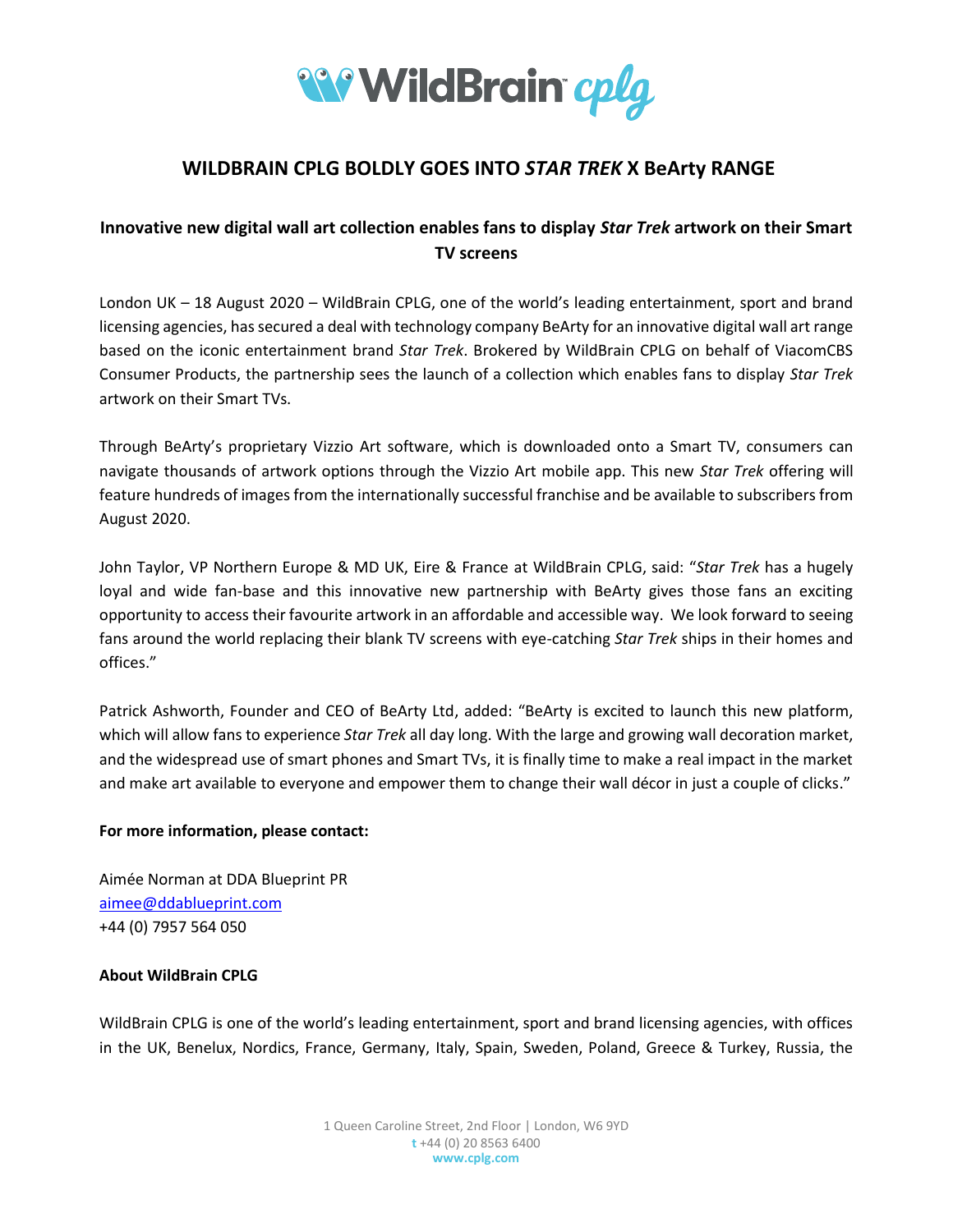

Middle East, and the US. With more than 45 years of experience in the licensing industry, WildBrain CPLG provides each of its clients with dedicated licensing and marketing industry professionals and a fully integrated product development, legal and accounting service. WildBrain CPLG believe that collaboration is about clarity, openness and trust, and is widely known for its no-nonsense, straightforward approach – Expert Common Sense. Please contact us or visit the WildBrain CPLG website for more information[: www.cplg.com.](http://www.cplg.com/)

### **About BeArty Ltd**

BeArty Ltd is a technology company making art from global artists, and images of global brands, affordable and accessible for everyone. The company's technologies comprise:

#### **Vizzio Art**

Vizzio Art is a state-of-the-art technology for Digital Wall Art, empowering consumers to display artworks on their Smart TVs and change the artworks at any moment. Gone are the days when people have blank screens on their walls. Now it is possible to view a large array of artwork types and styles at any time. Vizzio Art is available for a low monthly, or annual, subscription fee to access thousands of artworks with a couple of clicks! Vizzio Art makes art affordable to all.

For more details, view our website: [http://www.vizzioart.com](http://www.vizzioart.com/) 

Check out our video on[: https://www.youtube.com/watch?v=rntOxIZSmc0](https://www.youtube.com/watch?v=rntOxIZSmc0) Join us on Facebook:<https://www.facebook.com/vizzioart> and Twitter:<https://twitter.com/VizzioA>

#### **BeArty Art-Printed Products**

BeArty has an online art marketplace that offers artworks of artists from around the world who express a wide variety of passions in distinctive styles. BeArty offers these artworks for sale on a large range of artprinted products such as Wall Art, Fashion, Tech, Home, and Stationery. The BeArty community comprises artists, designers and photographers, creating and selling outstanding artworks that have a common identity: all are linked in some way to a specific passion. "Passion-inspired Art" covers a broad spectrum of themes from fashion, music, film & TV, celebrities, sport, motorcycles, just to name a few. Art for your Passion.

### **About ViacomCBS Consumer Products**

ViacomCBS Consumer Products (VCP) oversees all licensing and merchandising for ViacomCBS Inc. (Nasdaq: VIACA, VIAC), a leading global media and entertainment company that creates premium content and experiences for audiences worldwide. Driven by iconic consumer brands, VCP's portfolio includes a diverse slate of brands and content from BET, CBS (including CBS Television Studios and CBS Television Distribution), Comedy Central, MTV, Nickelodeon, Paramount Pictures and Showtime. With properties spanning animation, live-action, preschool, youth and adult, VCP is committed to creating the highest quality product for some of the world's most beloved, iconic franchises. Additionally, VCP oversees the direct-to-consumer online business for CBS' programming merchandise, as well as standalone SpongeBob, MTV, Star Trek and Showtime branded ecommerce websites.